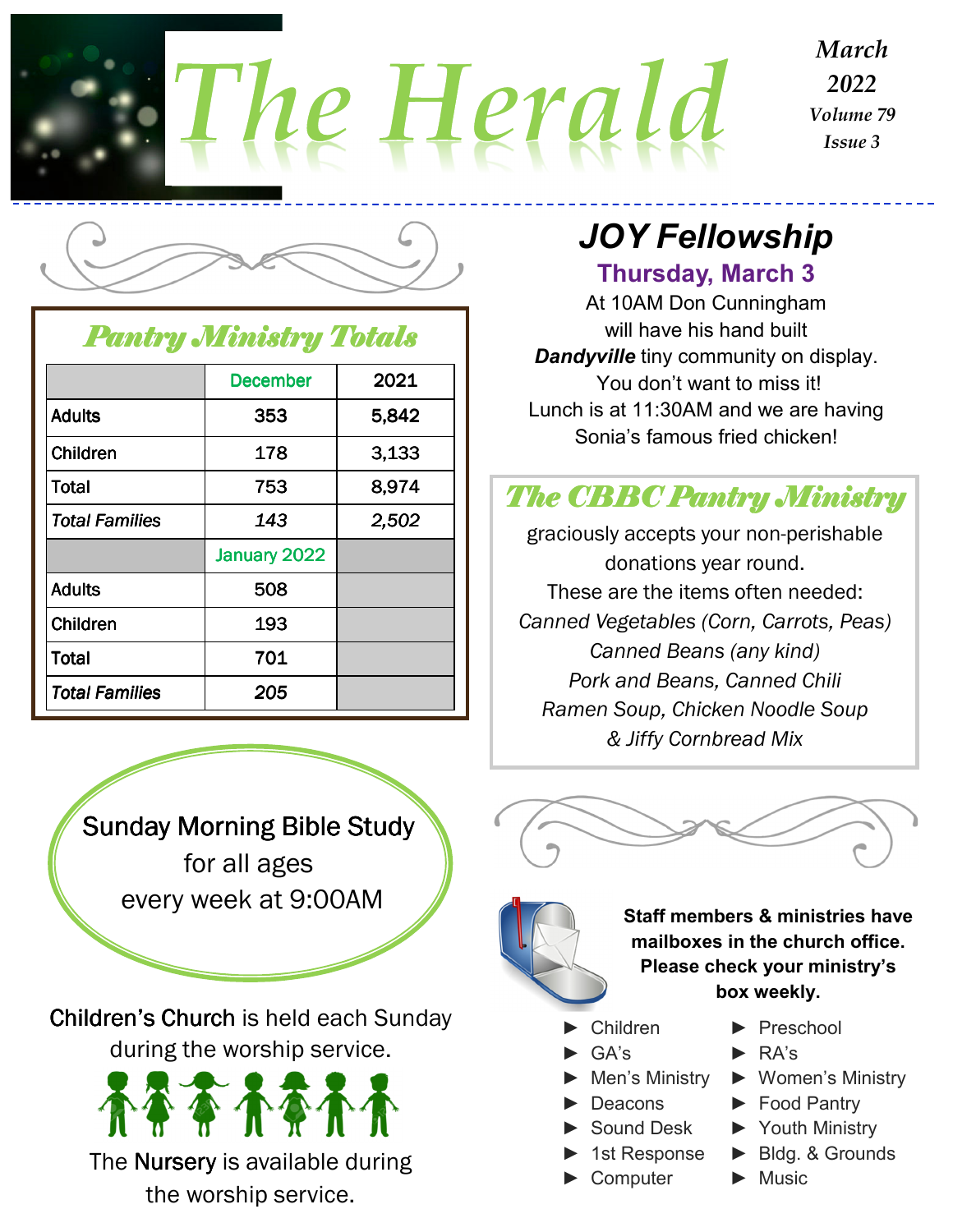

# From Our Pastor

Dear Church Family,

It seems that there is no end to the series of trouble in our world. As we have been monitoring the positivity rate of COVID-19 and seeing it decrease in our area, now Putin decides that might makes right when it comes to Ukraine. The world will keep doing what it wants to do, but we will continue to proclaim Christ as the only way of salvation, pray, and take as many people to heaven with us as we can.

This is the month of Spring breaks all over the country. Ours is March 7-11. Please be careful if you will be traveling. It seems like as soon as we think we have a handle on this pandemic, that great crowds get together and the cases go up.

Remember to give to our United We Build fund to retire the debt on the worship center complex. If we can keep our current level of giving and be consistent, we hope to pay off the building by the end of 2026.



Spring is almost here! I love seeing everything start to come back alive. Most of the old has fallen away and new growth awaits.

The Learning Tree is growing more and more each day. It is amazing to see how far we<br>have come in 3 short vears. especially since have come in  $3$  short years. Covid shut us down twice. Shawn and I look forward to seeing it continue to multiply. We will have a 2 day a week summer program for the first time this year.



# Children's Ministry

There is no time like Spring, When life's alive in everything, Before new nestlings sing, Before cleft swallows speed their journey back Along the trackless track –God guides their wing, He spreads their table that they nothing lack, – Before the daisy grows a common flower Before the sun has power To scorch the world up in his noontide hour…

Christina Rossetti, 'Spring'.

We have a lot coming up in the next couple of months.

- Spring Break is Monday, March 7 Friday, March 11.
- The first of three fundraisers for Children's Boys and Girls camp will be March 20 right after morning worship. We are offering a dine-in or takeout meal. Tickets will go on sale March 6.
- No Children's Church on Sunday, April 3. We will have a guest speaker this Sunday in church, and I believe the kids will be extremely interested in his message.
- April 9 is our Community Wide Easter Celebration. We need to start gathering filled eggs with candy, stickers, small toys for this as soon as possible. Volunteers are needed. If you are interested in helping during the celebration, please see me.
- GCCISD will have an early release day on Thursday, April 14 and there's no school on Friday, April 15 for Good Friday.
- The second of three fundraisers for camp will take place Saturday, April 16. This fundraiser is called Egg My Yard. Applications for this will be in the sanctuary and in the CLC. I have plenty of eggs but will need candy to fill eggs. I will also need volunteers to help distribute the eggs that evening.
- Sunday, April 17 we are having a small Easter party for the Children's Department. Don't be surprised if you happen to see a visit from the Easter Bunny.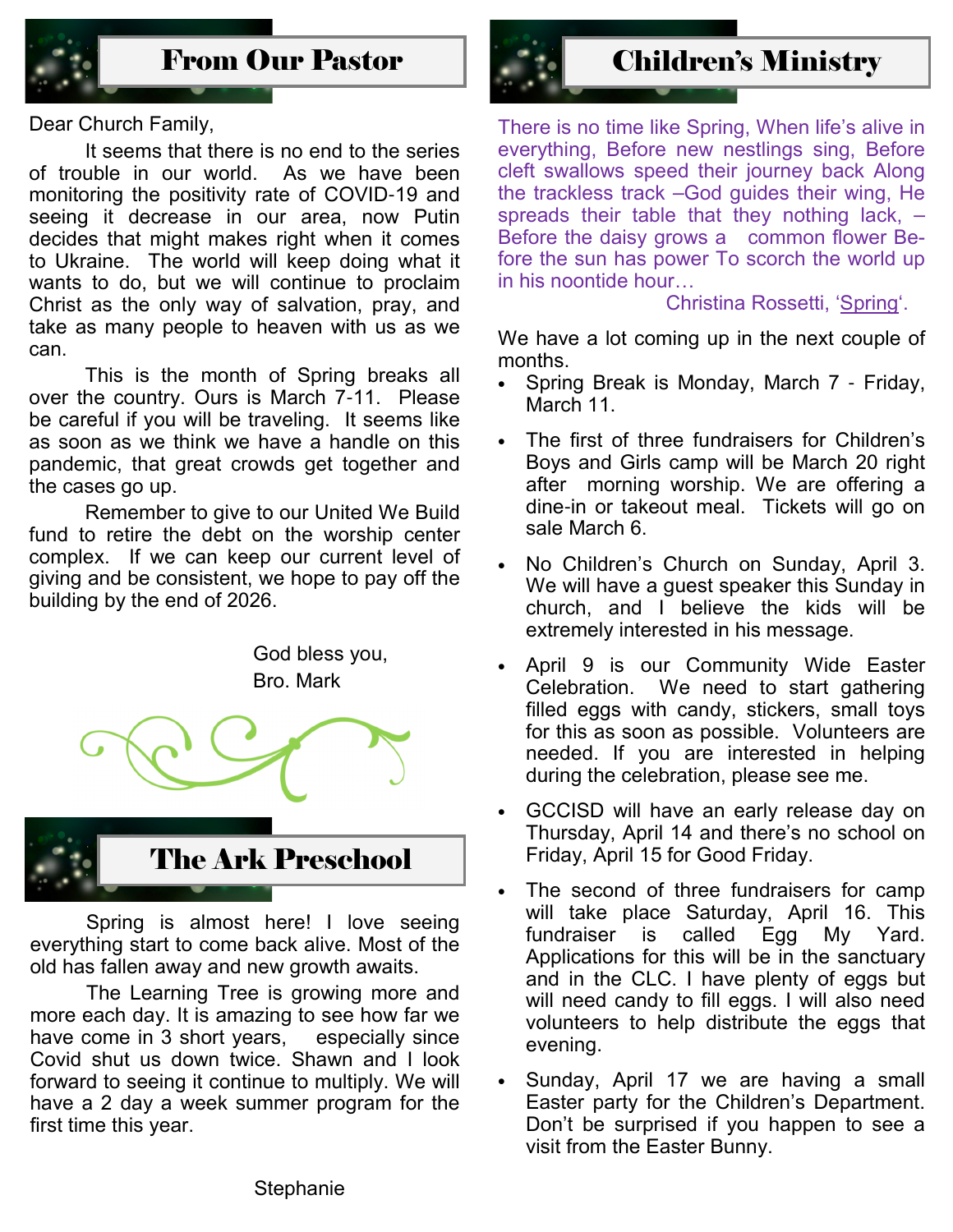- The Learning Tree on the Bayou will also be having a fundraiser. It will be a Spring Art Show. We will be having stuffed baked potatoes, drinks, and dessert along with some silent auction items. Please come out and help support TLTOTB. All proceeds will be going towards a new age-appropriate playground for our two and underage children. Tickets go on sale Sunday, April 3. Please see me or Stephanie if you wish to support our MDO.
- Saturday, April 23 don't forget about the Food Drive. I am sure Ms. Karol Waldman is still needing volunteers for this impressive outreach for our community.

Be kind, Shawn Werley

# SAVE THE DATE! Vacation Bible School Clinic Hosted by CBBC Saturday, May 7, 9am-12pm



# We need volunteers.

Volunteers help distribute food on Tuesdays and Wednesdays. Please see Karol Waldman or call the church office for more information.

# The Food Pantry

1

is open on Tuesdays and Wednesdays, by appointment. Please call 281-422-9200 to schedule an appointment.

# Deacons' On Call

February 27 **-** March 5 Larry Payne 281-420-3432 / 281-543-2552 (cell) March 6 **-** March 12

Bill Adams 281-422-9469 / 281-731-3244 (cell)

#### March 13 **-** March 19

Andy Bradford 832-247-0810 (cell) Eddie Capps 281-422-4892 / 281-798-3103 (cell)

#### March 20 **-** March 26

Rankin Claunch 281-837-1988 Scott Newport 281-837-9449 / 832-221-4322 (cell)

#### March 27 **-** April 2

Ken Hall 281-576-2270 / 713-248-0476 (cell) Don Hillier 281-421-1562



# Warm Sympathy To:

Joann Rodgers and family, upon the passing of her daughter, Betty Jo "BJ" Dunlap.

Sue Steele and family, upon the passing of her husband, Stanley "Mike" Steele.

Thank You!

A huge thank you for providing the meal after Dad's funeral. You all are amazing and deeply appreciated

God bless each of you, Gretchen and The Hartzog Family

## Are You Missing Something?



We have 2 lost & found locations, one behind the CLC Welcome Desk & one behind the Worship Center Greeters desk.